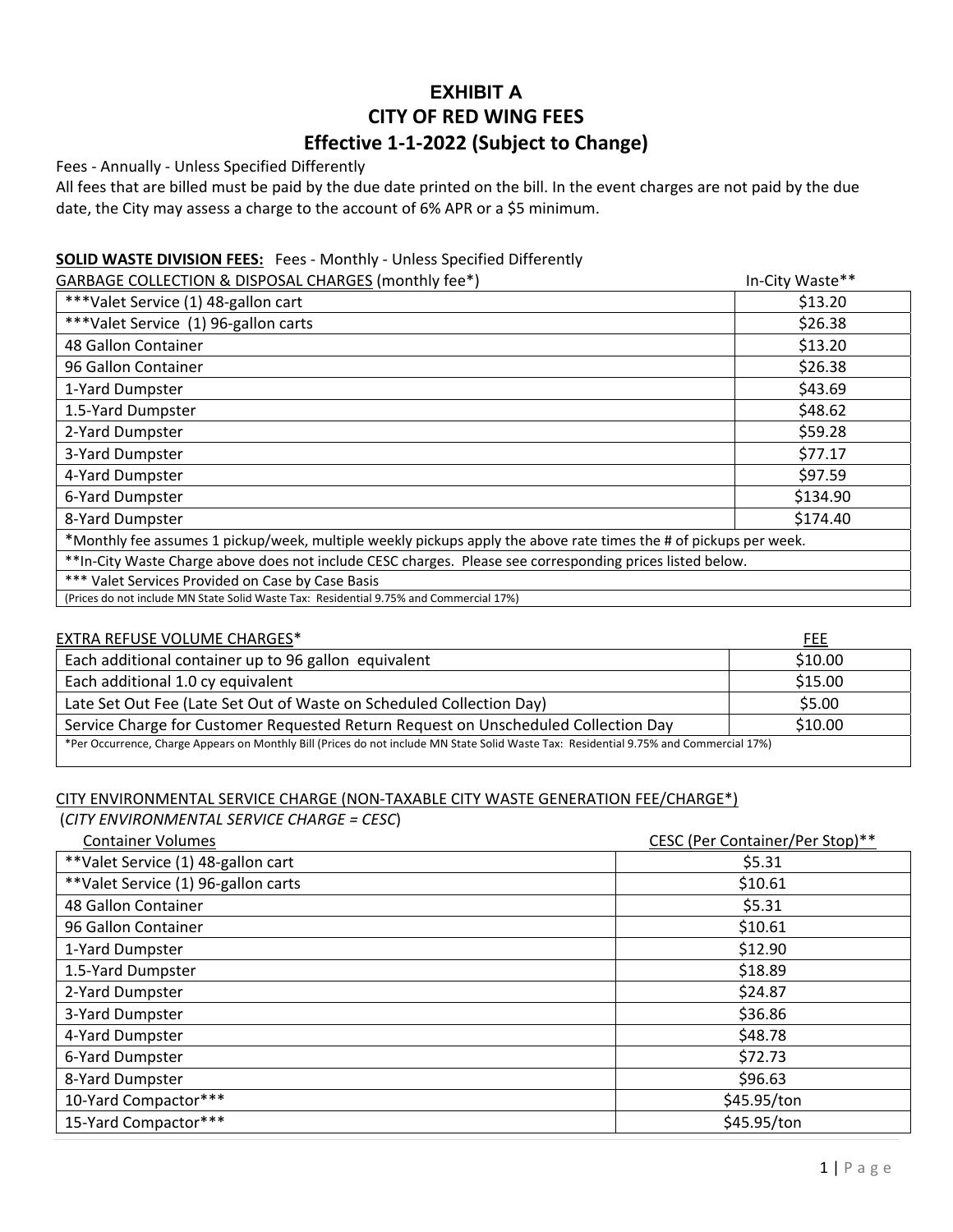| 20-Yard Compactor*** | \$45.95/ton |
|----------------------|-------------|
| 30-Yard Compactor*** | \$45.95/ton |
| 40-Yard Compactor*** | \$45.95/ton |

\*Applies to Waste Generated in City Only, MN State Solid Waste Tax Not Applicable

\*\*CESC = City Environmental Service charge (per container & per number of weekly stops)

\*\*\*CESC Charges for Roll‐Offs & Compactors Based on Actual in City Tons Generated (\$45.95/ton)

#### FUEL SURCHARGE FEE

| One pickup per week                                                                                                                  | $$1.00*$ per month |  |
|--------------------------------------------------------------------------------------------------------------------------------------|--------------------|--|
| Two pickups per week                                                                                                                 | $$2.00*$ per month |  |
| Three pickups per week                                                                                                               | $$3.00*$ per month |  |
| An automatic fuel surcharge will be added when the average cost of diesel fuel to the City of Red Wing exceeds \$3.00 per gallon for |                    |  |
| a period of three consecutive months. This fee will remain in effect for an equal number of months that the fuel cost average        |                    |  |

remains above \$3.00 per gallon. Public Works staff will monitor fuel costs and inform City Council when the surcharge needs to take

effect. (Prices do not include MN State Solid Waste Tax: Residential 9.75% and Commercial 17%) EXAMPLE OF RESIDENTIAL REFUSE COLLECTION & DISPOSAL CHARGES\* (MN Solid Waste Tax, Residential Rate 9.75%)

# MN SW Tax | Collection & Disposal Fuel Surcharge Fee I CESC I Total Valet Service (1) 48-gallon cart  $\begin{vmatrix} 51.29 & 513.20 \end{vmatrix}$  \$13.20  $\begin{vmatrix} 5.31 & 5.31 \end{vmatrix}$  \$19.80 Valet Service (1) 48-gallon carts  $\vert$  \$2.57  $\vert$  \$26.38  $\vert$  \$10.61  $\vert$  \$39.56 48 Gallon Container \$1.29 \$13.20 \$5.31 \$19.80 96 Gallon Container \$2.57 \$26.38 \$10.61 \$39.56 1‐Yard Dumpster \$4.26 \$43.69 \$12.90 \$60.85 1.5-Yard Dumpster | \$4.74 | \$48.62 | \$18.89 | \$72.25 2-Yard Dumpster | \$5.78 | \$59.28 | | \$24.87 | \$89.93 3-Yard Dumpster | \$7.52 | \$77.17 | | \$36.86 | \$121.55 4‐Yard Dumpster \$9.52 \$97.59 \$48.78 \$155.89 6‐Yard Dumpster \$13.15 \$134.90 \$72.73 \$220.78 8-Yard Dumpster | \$17.00 | \$174.40 | \$96.63 | \$288.03

\*Assumes 1 pickup per week, 9.75% Residential Tax Rate, other fees may apply, does not include costs associated with recyclable material collection.

#### RESIDENTIAL RECYCLING COLLECTION & PROCESSING RATES

| Residential/Households < 8 Units Per Structure   | \$6.70 per unit, per mo. |
|--------------------------------------------------|--------------------------|
| Residential/Households 8-12 Units Per Structure  | \$6.60 per unit, per mo. |
| Residential/Households 13-49 Units Per Structure | \$6.45 per unit, per mo. |
| Residential/Households 50-99 Units Per Structure | \$5.95 per unit, per mo. |
| Residential/Households 100+ Units Per Structure  | \$5.45 per unit, per mo. |

| <b>COMMERCIAL RECYCLING COLLECTION &amp; PROCESSING RATES</b> |                           |
|---------------------------------------------------------------|---------------------------|
| 96-Gallon Containers                                          | \$15.00 per unit, per mo. |
| 1 Yard Dumpster - Single Sort/Mixed Recycling                 | \$30.00 per unit, per mo. |
| 1 Yard Dumpster - Cardboard Only                              | \$25.21 per unit, per mo. |
| 1 1/2 Yard Dumpster – Single Sort/Mixed Recycling             | \$45.00 per unit, per mo. |
| 1 1/2 Yard Dumpster - Cardboard Only                          | \$37.81 per unit, per mo. |
| 2 Yard + Dumpster - Single Sort/Mixed Recycling               | \$60.00 per unit, per mo. |
| 2 Yard + Dumpster - Cardboard Only                            | \$50.41 per unit, per mo. |
|                                                               |                           |

#### DUMPSTER SALES\*

\*Prices available upon request due to fluctuation in vendor pricing. Administrative charges will be applied.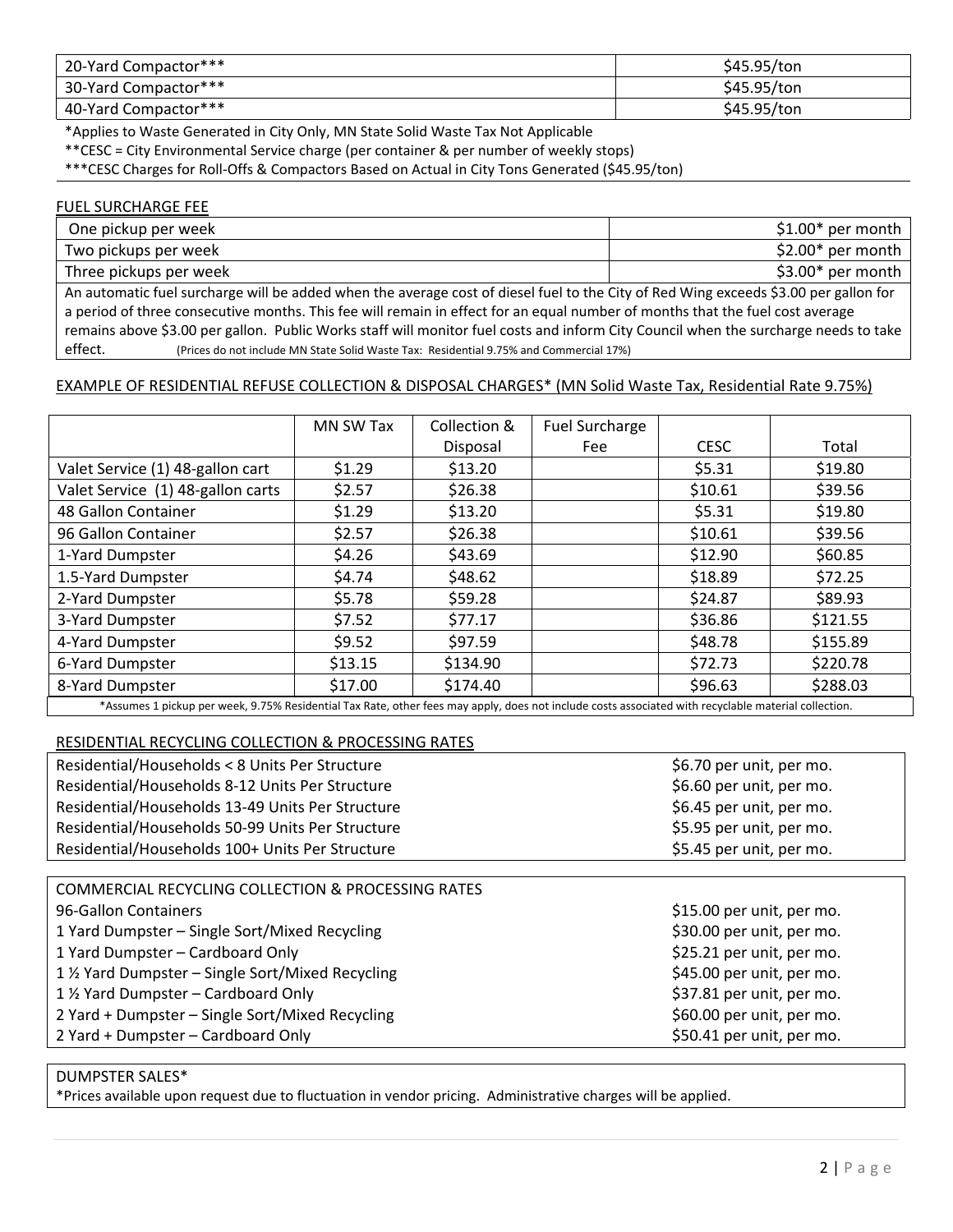# DUMPSTER & ROLL‐OFF FEES & CHARGES

### LONG‐TERM LEASE DUMPSTERS & ROLL‐OFFS (per month fee)

| Volumes                                                                                                                    | Lease Charge* |                     |
|----------------------------------------------------------------------------------------------------------------------------|---------------|---------------------|
| 1.0 Yard Dumpster:                                                                                                         | \$12.32       | Per unit, per month |
| 1.5 Yard Dumpster:                                                                                                         | \$13.90       | Per unit, per month |
| 2.0 Yard Dumpster:                                                                                                         | \$15.50       | Per unit, per month |
| 3.0 Yard Dumpster:                                                                                                         | \$20.96       | Per unit, per month |
| 4.0 Yard Dumpster:                                                                                                         | \$24.14       | Per unit, per month |
| 6.0 Yard Dumpster:                                                                                                         | \$32.79       | Per unit, per month |
| 8.0 Yard Dumpster:                                                                                                         | \$39.14       | Per unit, per month |
| 10 Yard Roll-Off                                                                                                           | \$30.75       | Per unit, per month |
| 15 Yard Roll-Off                                                                                                           | \$35.88       | Per unit, per month |
| 20 Yard Roll-Off                                                                                                           | \$41.00       | Per unit, per month |
| 30 Yard Roll-Off                                                                                                           | \$51.25       | Per unit, per month |
| 30 Yard Compactor                                                                                                          | \$170.62      | Per unit, per month |
| 40 Yard Roll-Off                                                                                                           | \$61.50       | Per unit, per month |
| 40 Yard Compactor                                                                                                          | \$172.33      | Per unit, per month |
| *Monthly cost includes all necessary maintenance and delivery and any disposal costs. Minimum Lease Period of six months   |               |                     |
| applies. (Applicable Solid Waste Tax of 9.75% or 17% charged only on Refuse Dumpster Leases; Containers Used for Recycling |               |                     |
| Purposes are non-taxable.)                                                                                                 |               |                     |

#### SHORT TERM DUMPSTER & ROLL‐OFF HAULING CHARGES

| Dumpster Delivery Charge                                                               | \$40.00 per delivery |  |
|----------------------------------------------------------------------------------------|----------------------|--|
| Dumpster Pick-up Charge                                                                | \$40.00 per pick-up  |  |
| Roll-off Delivery Charge                                                               | \$65.00 per delivery |  |
| Roll-off Pick-up Charge                                                                | \$65.00 per pickup   |  |
| (Prices do not include MN State Solid Waste Tax: Residential 9.75% and Commercial 17%) |                      |  |

#### SHORT TERM DUMPSTER & ROLL‐OFF MINIMUM DISPOSAL CHARGES\*

| Dumpster                                                                                   | <b>Collection &amp; Disposal</b> |  | <b>CESC</b>          | MINIMUM Disposal |
|--------------------------------------------------------------------------------------------|----------------------------------|--|----------------------|------------------|
|                                                                                            |                                  |  |                      | Cost             |
| 1.0 Yard Dumpster                                                                          | \$10.24                          |  | \$2.97               | \$13.21          |
| 1.5 Yard Dumpster                                                                          | \$15.70                          |  | \$4.16               | \$19.86          |
| 2.0 Yard Dumpster                                                                          | \$20.48                          |  | \$5.47               | \$25.95          |
| 3.0 Yard Dumpster                                                                          | \$30.71                          |  | \$8.11               | \$38.82          |
| 4.0 Yard Dumpster                                                                          | \$40.95                          |  | \$10.73              | \$51.68          |
| 6.0 Yard Dumpster                                                                          | \$61.44                          |  | \$15.99              | \$77.43          |
| 8.0 Yard Dumpster                                                                          | \$81.91                          |  | \$21.24              | \$103.10         |
|                                                                                            |                                  |  |                      |                  |
| Roll-Off Volume                                                                            | Maximum Allowed Weight**         |  | <b>Disposal Rate</b> | MINIMUM Disposal |
|                                                                                            |                                  |  |                      | Cost             |
| 10-Yard Roll-off                                                                           | $1.25$ ton                       |  | \$108.00/ton         | \$135.00         |
| 15-Yard Roll-off                                                                           | 1.875 ton                        |  | \$108.00/ton         | \$202.50         |
| 20-Yard Roll-off                                                                           | $2.5$ ton                        |  | \$108.00/ton         | \$270.00         |
| 30-Yard Roll-off                                                                           | 3.75 ton                         |  | \$108.00/ton         | \$405.00         |
| 40-Yard Roll-off                                                                           | 5 ton                            |  | \$108.00/ton         | \$540.00         |
| *Roll-off Rental Containers in Excess of Maximum Allowed Weight Charged at \$108.00 /ton.* |                                  |  |                      |                  |
| **Estimated 300/lbs. per yard or (one ton = 2000 lbs.)                                     |                                  |  |                      |                  |
| (Price does not include MN State Solid Waste Tax: Residential 9.75% and Commercial 17%)    |                                  |  |                      |                  |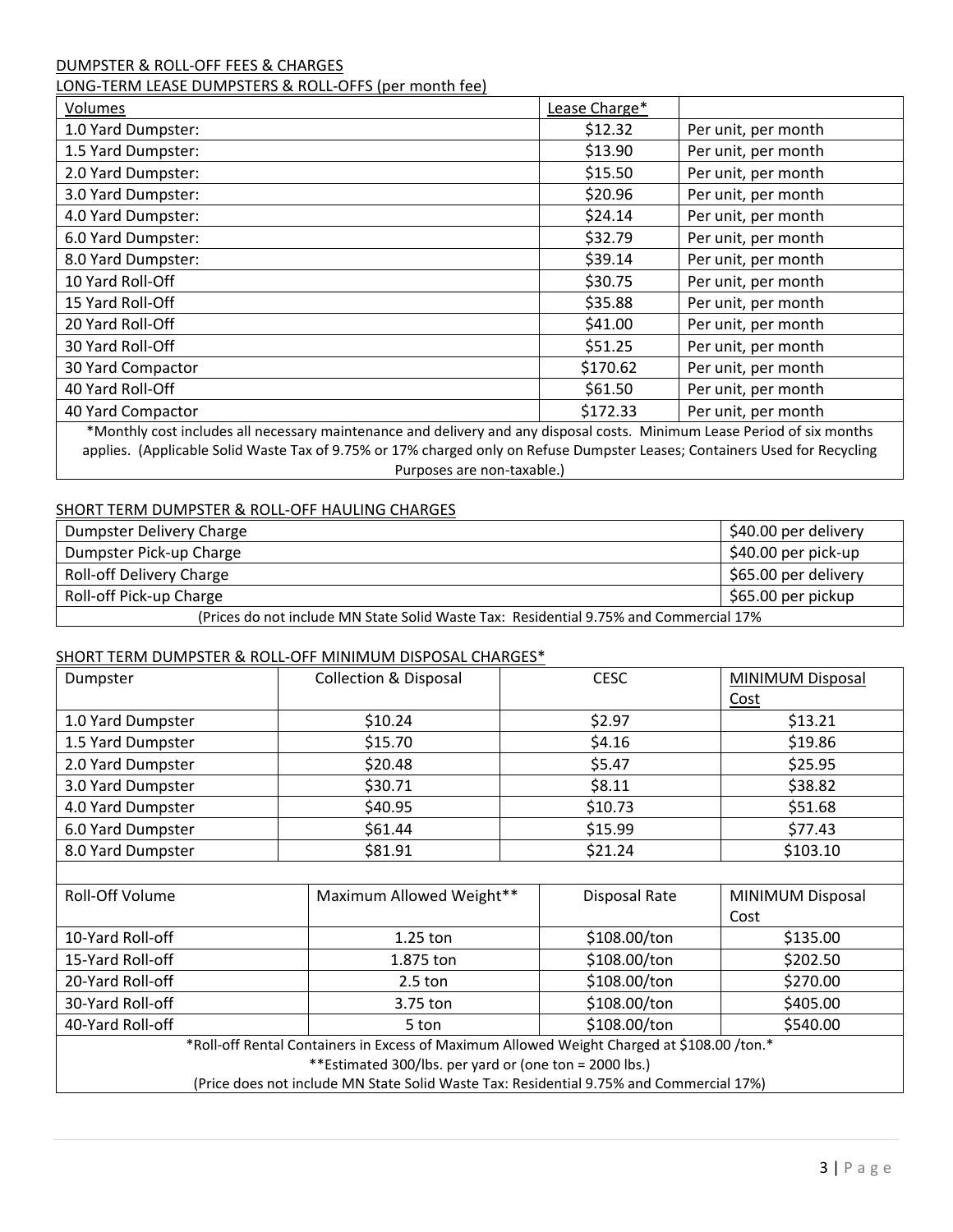#### SHORT TERM DUMPSTER & ROLL‐OFF RENTAL RATES: (Note: These lease rates do not include cost of delivery, pick up, disposal, or tax)

| uisposui, oi tunj<br>Size | <b>Weekly Charge</b>                                                                   |
|---------------------------|----------------------------------------------------------------------------------------|
| 1.0 Yard Dumpster         | \$3.85 per unit                                                                        |
| 1.5 Yard Dumpster         | \$3.85 per unit                                                                        |
| 2.0 Yard Dumpster         | \$4.74 per unit                                                                        |
| 3.0 Yard Dumpster         | \$6.34 per unit                                                                        |
| 4.0 Yard Dumpster         | \$8.07 per unit                                                                        |
| 6.0 Yard Dumpster         | \$11.34 per unit                                                                       |
| 8.0 Yard Dumpster         | \$14.73 per unit                                                                       |
| 10-Yard Roll-off          | \$22.00 per unit                                                                       |
| 15-Yard Roll-off          | \$33.00 per unit                                                                       |
| 20-Yard Roll-off          | \$44.00 per unit                                                                       |
| 30-Yard Roll-off          | \$66.00 per unit                                                                       |
| 40-Yard Roll-off          | \$88.00 per unit                                                                       |
|                           | (Prices do not include MN State Solid Waste Tax: Residential 9.75% and Commercial 17%) |

# WASTE CAMPUS DISPOSAL, GATE CHARGES, PROBLEM MATERIALS, PROCESSING & SELF‐HAULER RATES

| Market Rate for Waste Generated in Red Wing                                            | \$62.05 per ton                 |  |
|----------------------------------------------------------------------------------------|---------------------------------|--|
| CESC for Waste Generated in Red Wing                                                   | \$45.95 per ton                 |  |
| Market Rate + CESC                                                                     | \$108.00 per ton                |  |
| Market Rate for Waste Generated in Red Wing - Licensed Haulers without contract        | \$62.05 per ton                 |  |
| CESC for Waste Generated in Red Wing - Licensed Haulers without contract               | \$55.95 per ton                 |  |
| Market Rate + CESC - Licensed Haulers without contract                                 | \$118.00 per ton                |  |
| Mixed Municipal Solid Waste (MSW) Generated Outside the City                           | \$108.00 per ton or by contract |  |
| Mixed Municipal Solid Waste (MSW) Generated Outside the City - Licensed Haulers        | \$118.00 per ton                |  |
| without contract                                                                       |                                 |  |
| <b>Construction &amp; Demolition Waste</b>                                             | \$108.00 per ton                |  |
| Construction & Demolition Waste - Licensed Haulers without contract                    | \$118.00 per ton                |  |
| Mixed Recyclable Processing Fee (Single Sort Recycling)                                | \$95.00 per ton*                |  |
| *Fee subject to change based on commodity market valuation                             |                                 |  |
| City Environmental Service Charge also applies, MNSW Tax Not Applicable to CESC).      |                                 |  |
| (Prices do not include MN State Solid Waste Tax: Residential 9.75% and Commercial 17%) |                                 |  |

# RESIDENTIAL SELF‐HAULERS/GATE CHARGES:

| Waste Volumes (Household Garbage)                                        |            | <b>TOTAL</b> |
|--------------------------------------------------------------------------|------------|--------------|
| 48 Gallon                                                                | 1-3 Bags   | \$5.00       |
| 96 Gallon                                                                | 4-6 Bags   | \$12.00      |
| 144 Gallon                                                               | 7-9 Bags   | \$19.00      |
| 1 Yard                                                                   | 10-12 Bags | \$26.00      |
| 1 1/2 Yard                                                               | 13-18 Bags | \$38.00      |
| 2 Yards                                                                  | 19-24 Bags | \$50.00      |
| 2 1/2 Yards                                                              | 25-30 Bags | \$62.00      |
| Total cost includes Admin & Disposal Charge, MN SW Tax of 9.75% and CESC |            |              |

# PROBLEM MATERIAL PROCESSING & DISPOSAL FEES (MN Commercial Solid Waste Tax Included for All Items Below)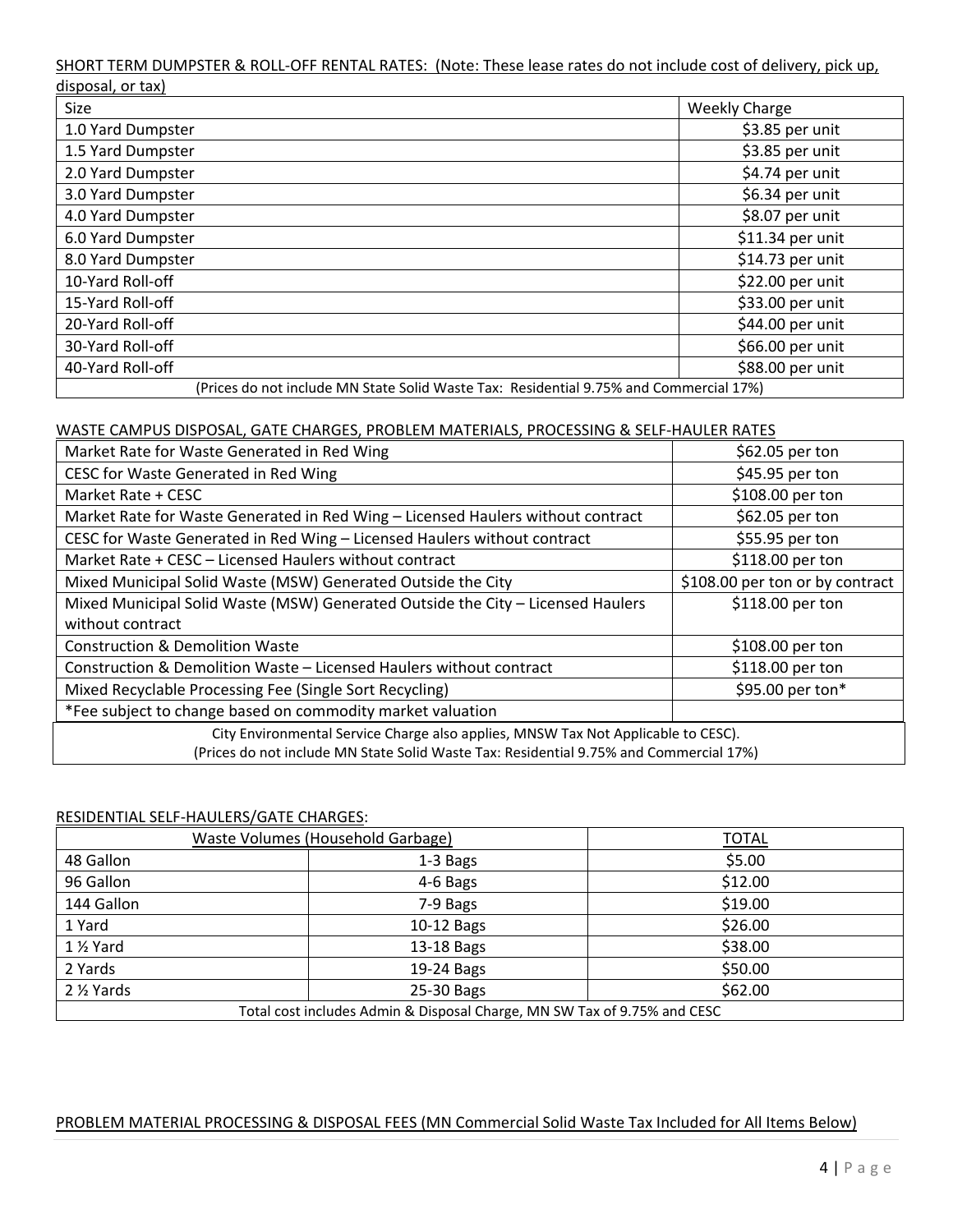| Electronics "E-Waste"                                                                        |                                               |
|----------------------------------------------------------------------------------------------|-----------------------------------------------|
| <b>Computer Towers, Laptops</b>                                                              | \$15.00                                       |
| Desktop Copier, Desktop Laser Printer                                                        | \$10.00                                       |
| Floor Copier, Large Office Copier                                                            | \$50.00                                       |
| <b>Flat Screen Television</b>                                                                | \$20.00                                       |
| CRT's                                                                                        | \$30.00                                       |
| <b>Cabinet Television</b>                                                                    | \$40.00                                       |
| Stereos/DVD, VCR, CD, DVR, Receivers                                                         | \$10.00                                       |
| <b>Automotive Waste</b>                                                                      |                                               |
| Bike Tires & Misc. Small Utility Tires                                                       | \$3.00                                        |
| <b>Car Batteries</b>                                                                         | \$5.00                                        |
| Car Tires - With Rim                                                                         | \$10.00                                       |
| Car Tires - Without Rim                                                                      | \$5.00                                        |
| <b>Tractor Tires</b>                                                                         | \$40.00                                       |
| Boats (Minimum Charge, Other Factors May Increase Cost i.e. Size of Boat, Type of Boat etc.) | \$100.00                                      |
| Appliances & White Goods                                                                     |                                               |
| All Freon Appliances (Freezer, Refrigerator, A/C, Dehumidifier)                              | \$30.00                                       |
| Clothes Washers & Dryers & Dishwashers                                                       | \$20.00                                       |
| <b>Hot Tubs</b>                                                                              | \$60.00                                       |
| <b>Hot Tub Covers</b>                                                                        | \$15.00                                       |
| <b>Water Softeners</b>                                                                       | \$15.00                                       |
| <b>Hot Water Heaters</b>                                                                     | \$20.00                                       |
| LP Tanks (20 lbs or less)                                                                    | \$10.00                                       |
| LP Tanks (over 20 lbs)                                                                       | \$15.00                                       |
| Microwave Ovens, Stoves & Ovens                                                              | \$20.00                                       |
| <b>Upholstered Furniture</b>                                                                 |                                               |
| <b>Upholstered Chairs &amp; Recliners</b>                                                    | \$20.00                                       |
| Sofa/Loveseat/Sleeper Sofa/Couches                                                           | \$30.00                                       |
| Prices of other specific problem materials as determined at the time.                        |                                               |
| <b>Mattresses or Box Springs</b>                                                             |                                               |
| Box Spring - Any Size                                                                        | \$10.00                                       |
| Mattress - Any Size                                                                          | \$15.00                                       |
| <b>Confidential Waste/Document Destruction</b>                                               |                                               |
| Residential (1-5 Boxes)                                                                      | \$25.00                                       |
| Residential (6-10 boxes)                                                                     | \$50.00                                       |
| Residential (11-15 boxes)                                                                    | \$75.00                                       |
| Commercial - Price per ton                                                                   | \$150.00                                      |
| Commercial - Minimum                                                                         | \$75.00                                       |
| Concrete, Brick, Asphalt, Pavers, Retaining Wall Block                                       |                                               |
| Large Loads (Per Ton) Clean Load - No dirt/rebar/wood                                        | \$45.00                                       |
| Sales of Goods & Services                                                                    |                                               |
| Unscreened Compost (Red Wing Residents, Must Show I.D.)                                      | Free to Residents (Depending on Availability) |
| Unscreened Compost (Non-City Resident)                                                       | \$5.00 per Yard                               |
| <b>Screened Compost</b>                                                                      | \$0.50 per Five Gallon Bucket                 |
|                                                                                              | \$10.00 per Skid Steer Bucket                 |
| Wood Chips                                                                                   | \$0.50 per Five Gallon bucket                 |
|                                                                                              | \$10.00 per Skid Steer Bucket                 |
| <b>Loading Services</b>                                                                      | \$10.00 per Visit                             |
| Scale Fee (Weights on City Scale)                                                            | \$20.00 per Event                             |